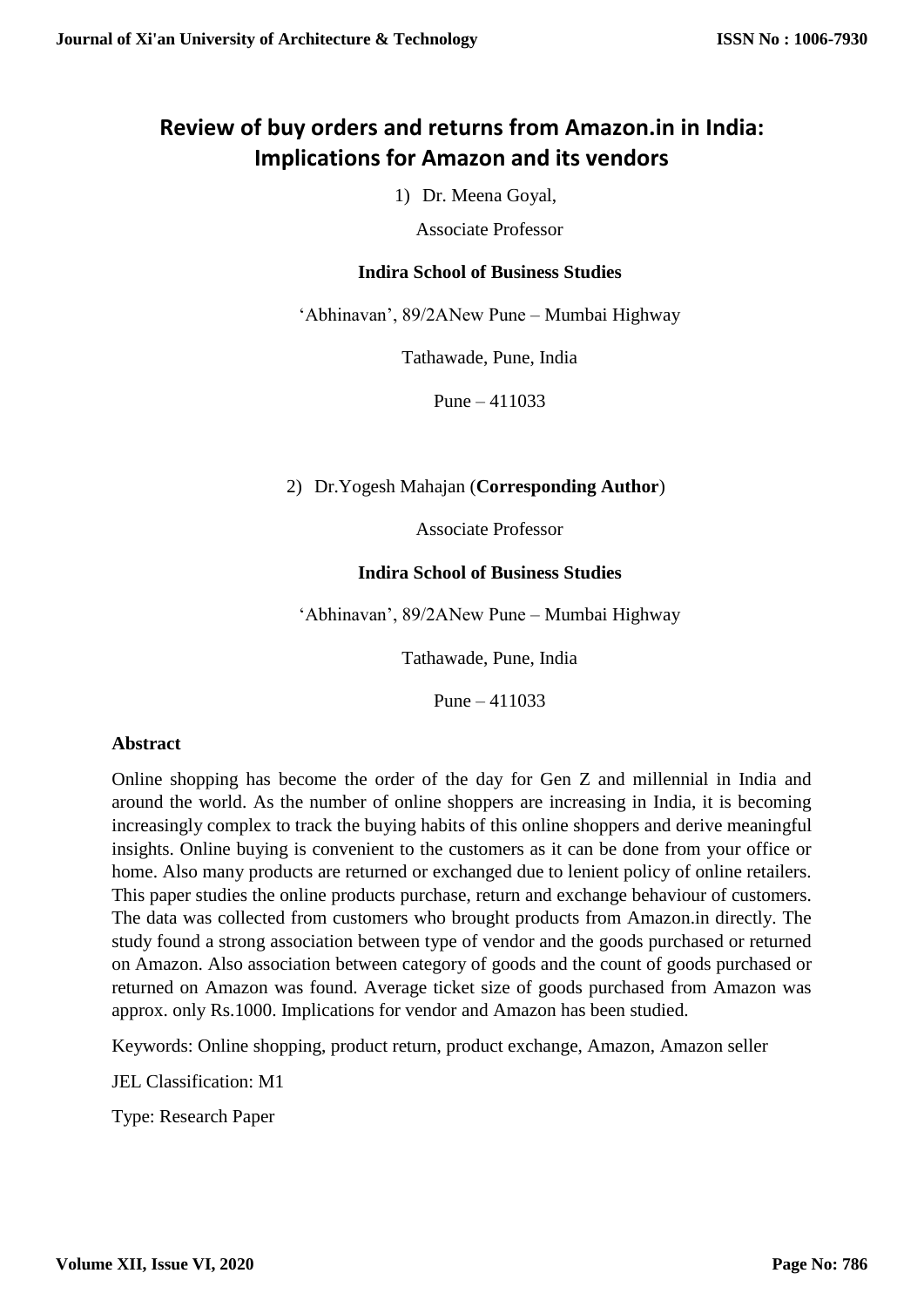## **Introduction**

Today, almost all millennial's and Gen Z are always online. Be it for social media interaction on Facebook, Instagram or e-commerce sites like Amazon, Flipkart in India to browse through products, read the reviews, and buy the products. Also Gen Y and baby boomers, are helped by millennial and Gen Z to be online and buy products online. In recent years the ecommerce market has witnessed a boom in the Asian region. In 2019, India, had the fastest growing retail online market. As of 2020, the number of digital buyers across the country was estimated at around 150 million. The figure indicates that for the aforementioned period, approximately 71 percent of the region's internet users will have purchased products online (Statista) . The sector is powered by targeted ads, competitive discounts, fast delivery and return infrastructure and a strong smartphone penetration rate. Combined with the convenience of being at home and getting all your options shipped to your doorstep, this retail environment has turned the tables very dramatically for e-commerce market.



Number of digital buyers in India from 2014 to 2020 (in millions)

## (Source: www.statista.com)

The online shoppers purchase a great volume of items online. Out of them, many are returned or exchanged. The product categories ordered by the online shoppers need to be researched. The number of items bought online, the number of products returned and the number of goods traded by the online shoppers must also be studied. This will help amazon-listed online vendors understand the factors behind returned and exchanged products, the costs incurred as a result of selling and returned products. This study will examine the buying habits of online customers, which will benefit existing vendors as well as new vendors interested in launching their goods through any e-commerce website in India, due to increased competition and need to economically satisfy customer needs.

Last decade saw tremendous growth in e-commerce. The customers have now switched from personal computers to smart mobile phones for online shopping. It is expected that 36 percent of the country's mobile phone users would use a smartphone by 2022, up from 26 percent in 2018. The global smartphone penetration forecast indicates that by 2018 roughly 50 percent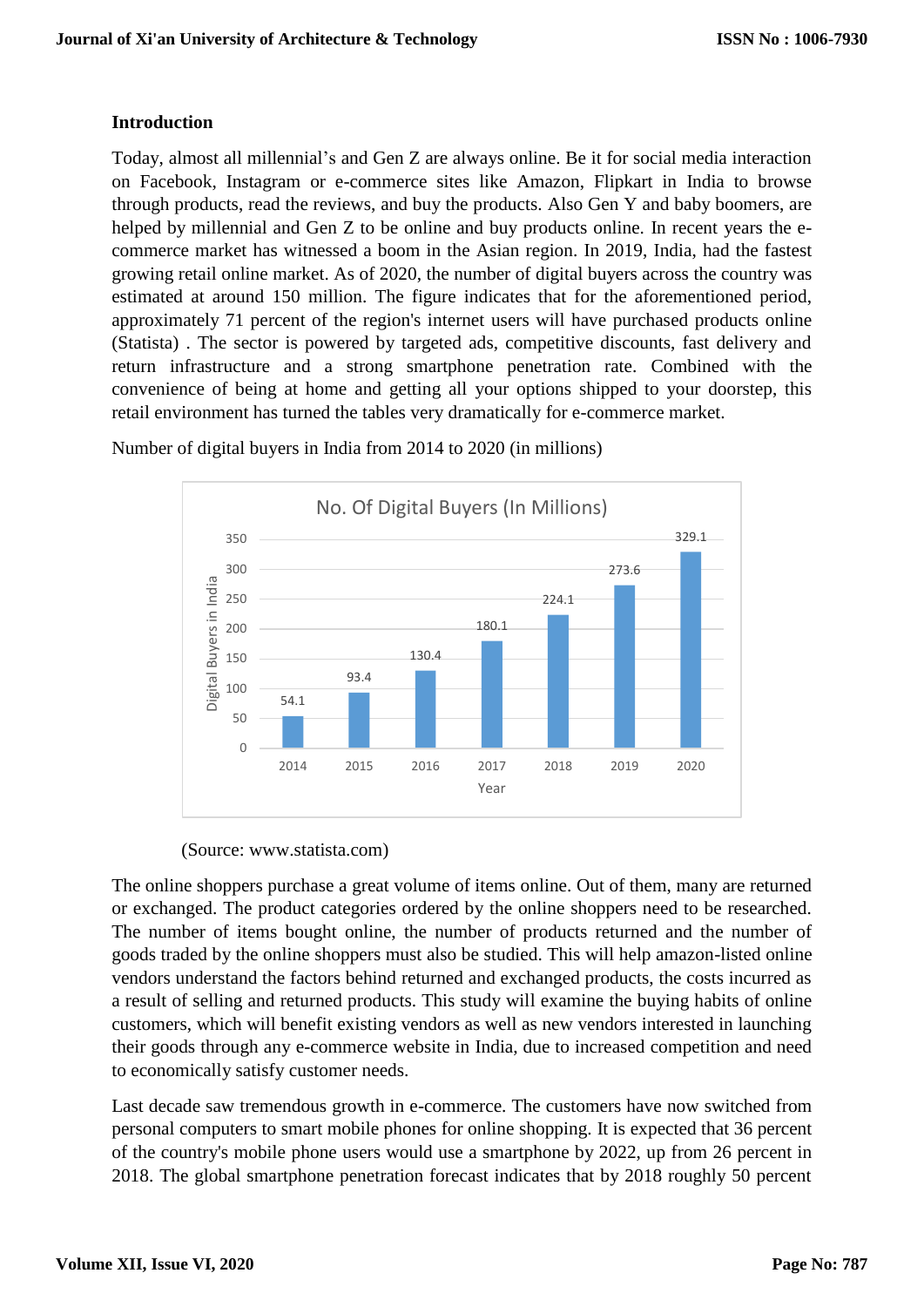of mobile users worldwide are expected to own a smart device. By comparison, it is estimated that 59 per cent of Chinese mobile users and 87 per cent of U.S. mobile users will use a smartphone by 2018.

Android became India's most widely deployed operating system in December 2016, with the Google-backed business having approximately 77 per cent of the country's market share of smartphone OS. This increase in smartphone penetration in India is reflected by the fact that India's share of the global smartphone market is expected to more than triple to more than 10 percent between 2013 and 2017. More than 45 million smartphone units were delivered in India  $3<sup>rd</sup>$  quarter of 2019 alone (Statista). Consumer returns and customers exchanges have also been constantly increasing across select categories. Globally, the total sum of returns is valued at about \$100 billion in US alone (Grey, 2019). Customers return goods because of online retailers' lenient return policy. In the case of product returns and exchanges, they rarely charge customers. There are number of reasons for product returns or exchanges. The prominent among them are incorrect size ordered, product no longer needed, product does not match description on website etc. Research on product returns is incomplete and inconclusive. There has been research on returns from the retailer side on product returns and exchanges. But, from the consumer side, hardly any research has been done.

## **Review of Literature**

Online shopping has become the order of the day for Gen Z and millennial in India and around the world. As the number of online shoppers are increasing in India, it is becoming increasingly complex to track the buying habits of this online shoppers and derive meaningful insights. Online buying is convenient to the customers as it can be done from your office or home.

The number of consumers using the online channel for shopping purposes is rising and the revenue of e-tailers continues to rise rapidly. Comfort is the most well-known incentive that inspires customers to shop online. Online shopping provides a broader range of opportunities and greater access to information, access to an online store is accessible 24/7 and the user has the opportunity to compare sellers ' deals worldwide. (Kim). Unlike traditional retailers, online stores are not limited by opening and closing times, physical locations or, to a great extent, quality of items. In addition to these incentives to shop online, there is a lack of social pressure and a lack of delivery initiatives that allow customers to act impulsively while making online decisions (Verhagen and Van Dolen). Mittal studied the impulse buying tendencies among Indian consumers. They developed a two dimensional measure to study Indian buying tendency in India (Sheetal Mittal, 2016). Arun, in their paper, tried to identify the determinants of online purchase intention among youth in the Indian context. They found that impulse purchase orientation, prior online purchase experience and online trust have significant impact on the customer purchase intention. Males are found to have more intention to shop online than females (Arun Thamizhvanan, 2012).

Shopping in an online store is like shopping through a paper catalog, as both require the delivery of orders by mail and in both cases consumers can not touch or smell the products (Spiller and Lohse). The promise of electronic commerce and online shopping therefore depends to a large extent on user interfaces and how people interact with computers. In addition, the information presentation, navigation, and order fulfillment characteristics in an interactive shopping medium are considered more important in building trust in electronic commerce than in traditional retailing(Reynolds). In the electronic commerce literature, there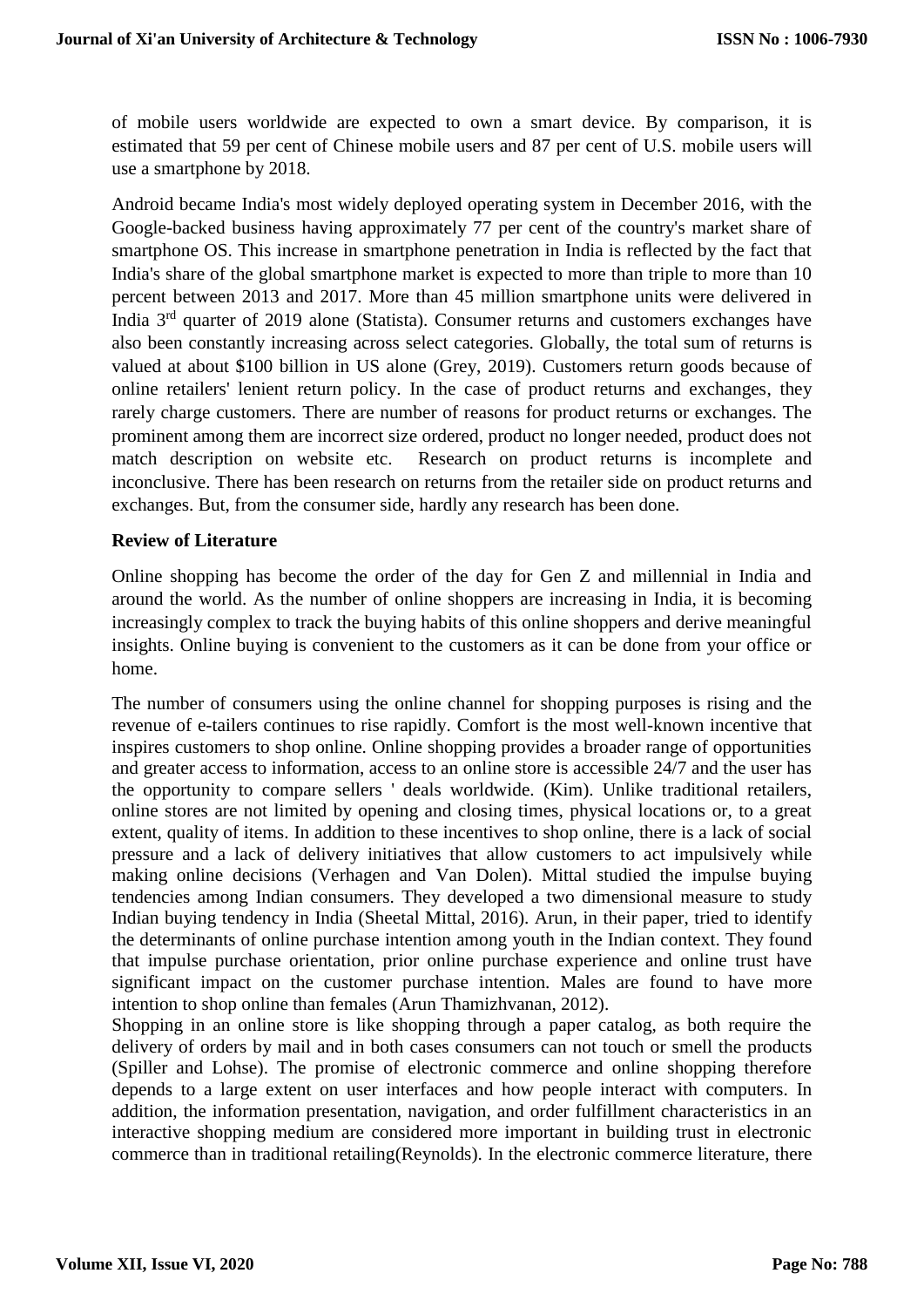has been extensive research into the shopping experience of customers and their assessment based on impressions of online shopping websites (Szymanski and Hise).

Khare researched the purpose of Indian students to buy from online shopping web sites. The findings indicate that the intention of Indian students to buy online is affected by utilitarian value, attitude towards online shopping, knowledge availability and hedonic values. Male students have a more optimistic approach to shopping online than female students did (Khare and Rakesh). In recent years, customer return rates have been steadily rising, resulting in increasing costs for retailers who have to handle the return process and disposal of returned goods. This cost burden is motivated in part by highly generous return policies, such as offering full refund upon return to the consumers. Interestingly, this common retail practice of full refunds is inconsistent with the recommendations of many analytical return models which almost always show optimum partial refund. Such inconsistencies between theory and practice may occur when the decision drivers included in the theoretical models do not conform in practice to the decision drivers. It could also be the case that retailers are overly optimistic about the interest consumers are giving to a full refund, and thus conclude that the appeal of such a program outweighs its costs.

Chao-Min lets consumers understand the purpose of buying back in online shopping. This research expands the Technology Acceptance Model (TAM) by incorporating dimensions, confidence and enjoyment of e-service quality in the creation of a theoretical model for researching customers to repurchase intentions within the context of online shopping. The study shows that confidence, perceived user-friendliness, perceived usefulness and satisfaction are significant positive predictors of consumer intentions to buy back. Customer loyalty is essential to the sustainability and growth of online vendors. The study provides proof of the building of online trust through order fulfillment, anonymity, responsiveness and communication (Chiu et al.).

The literature on product returns, however, is sparse, particularly in relation to the study of the return actions of individual customers. While the magnitude of product return value is known to be very high (\$100 billion per year), it is not understood how it affects consumer purchasing behavior due to a lack of data availability and understanding of the role of product returns in the company–customer exchange process. Considering that product returns are considered a problem for the supply chain management of a company and a drain on overall profitability, studying product return behavior is important. The authors thus empirically demonstrate the role of product returns in the exchange process by evaluating the process factors for exchange that help explain product return actions and the effects of product returns on potential consumer and firm behavior. The authors show that product returns are inevitable but by no means bad (Petersen and Kumar).

Zhi Pei studies the online return habits of customers. They have categorized the return behaviors of customers into two specific categories-legitimate return behaviors and opportunistic return behaviors and found that certain factors such as impulsiveness, desire for individuality, product quality, perceived risk and social influence lead to legitimate return behaviors, whereas certain factors such as immorality, self-monitoring, and socio-economic behaviors lead to opportunistic return behaviors. Their findings also suggest that legitimate return behaviors that increase the intention of consumers to repatriate, but opportunistic return behaviors reduce the intention of consumers to patronize (Pei and Paswan). Managing the flow of product returns is increasingly recognized as an activity of strategic importance that spans various functions within and across organizations, especially in terms of marketing and operations. Specifically, there was emphasis on maximizing returns in the shoes industry. A qualitative research approach was chosen to produce an in-depth analysis in order to explore the phenomenon of returns management, despite the currently limited understanding of the current research topic. The findings indicate that return control is recognized as a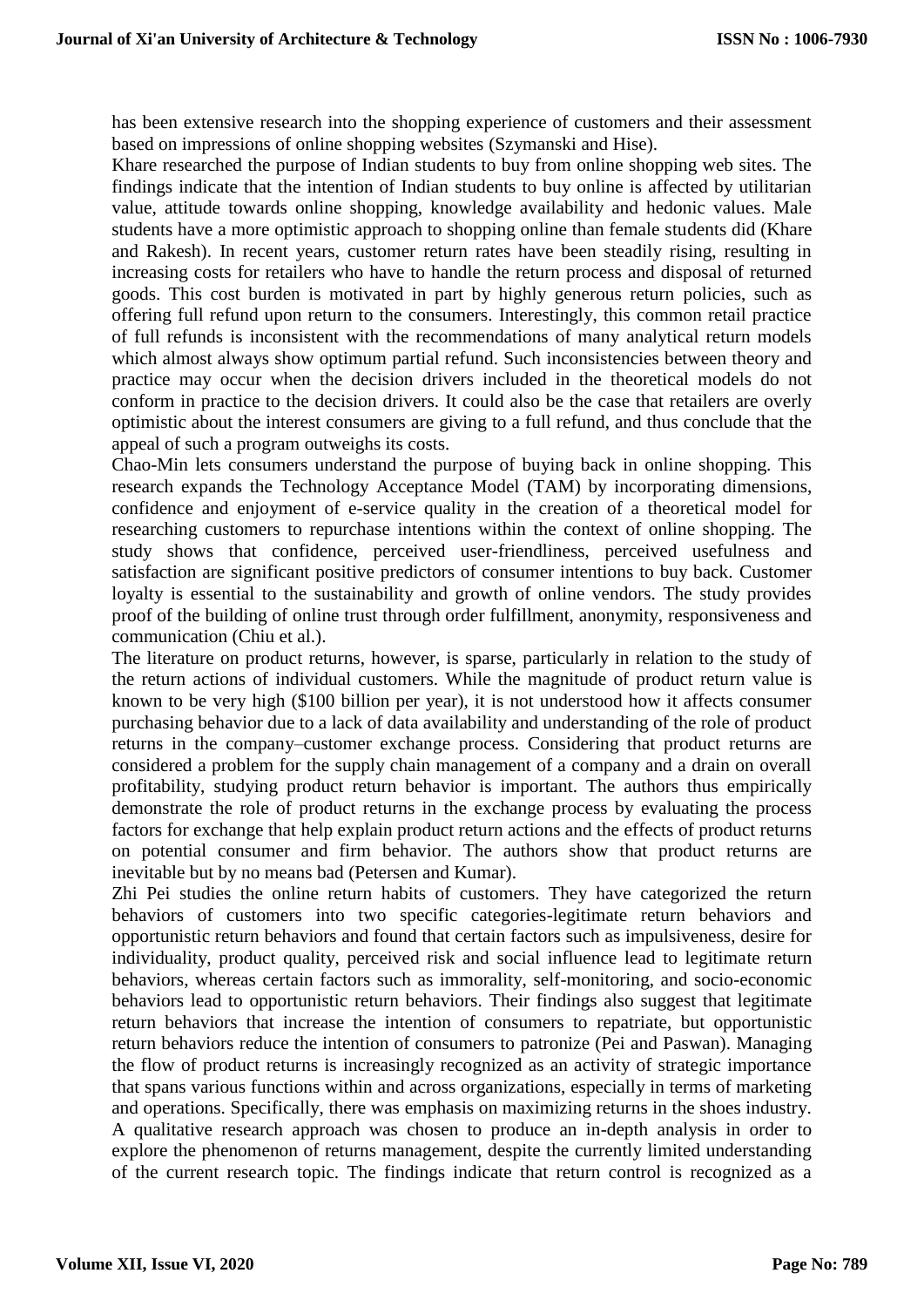greater role in inter functional alignment and that this trend is related to various elements of the relationship value (Ivan Russo).

Shang obtained data from eBay to address these open questions in the literature, in which similar goods are sold with specific return policies. The results suggest that the benefit to customers of a full refund policy may not be as high as one might anticipate, and it also shows a great heterogeneity among buyers with different levels of online buying experience. Authors also provide empirical evidence for what online retailers have long suspected is that a non-refundable forward shipping fee quickly erodes whatever interest customers attribute to return policies. (Shang et al.).

Klas empirically analyses and explains the influence of return policy on consumer behavior, as well as the moderating effects of productivity policies. The method involves an analysis of a Swedish online fashion retailer's transactional results. The results of the regression analyse show that repeat customers produce a slightly higher contribution per order with a lenient return policy, while returners and consumers seeking free returns generate a relatively lower contribution per order. Additionally, returners and repeat customers produce a slightly higher total contribution, while consumers enjoying free returns generate a relatively lower total contribution. Consequently, gratuitous return policies do not necessarily benefit retailers in terms of long-term productivity. The findings offer advice from a management viewpoint on how to handle recent changes in European consumer legislation (Hjort and Lantz).

Most Internet businesses invested heavily in the late 1990s, doing whatever it could take to lure clients to their sites. It soon became clear that the problem was not just to get the customers in the door but also to keep those customers for future purchases. The hunt was on to discover which techniques appealed most to internet shoppers. This study reveals survey and behavioral data from internet customers showing what was most important to internet shoppers and contrasting attraction to retention factors. Because many have interpreted the Internet as providing more perfect information for the consumer, the question arises as to how relevant the purchase process will be in price. What becomes apparent from the review is that what draws users to the web is not the same aspects that are important in long-term customer retention. (Reibstein).

Lenient return policies allow consumers to return or swap goods with which they are unsatisfied, thereby boosting sales. Wagner created a search system where customers sequentially learn about the true worth of the goods and determine whether they should be kept, sold or returned. We consider that where prices and selection can be optimized together, the size of the variety also increases when customers pay a higher share of the cost of return. Lastly, retailers prefer to pass on all cost of return to customers, which not only increases social welfare but can also increase sales surpluses. (Wagner and Martínez-de-Albéniz).

Intensive competition between online retailers and high customer expectations drive product returns which eat into the profits of online retailers. Online retailers therefore need to find ways to reduce rates of return without triggering a concomitant decrease in sales. Using a validated approach to analysis that incorporates literature-based perspectives and in-depth qualitative interviews with managers from major online retailers, the authors built a structure for understanding the backdrop to the decision to introduce a product return management system (PRMS). However, the system recognizes three types of online preventive instruments employed by retailers to minimize product return rates as well as moderators of the correlation between the decision to implement a PRMS and the type of instruments chosen. (Walsh et al.).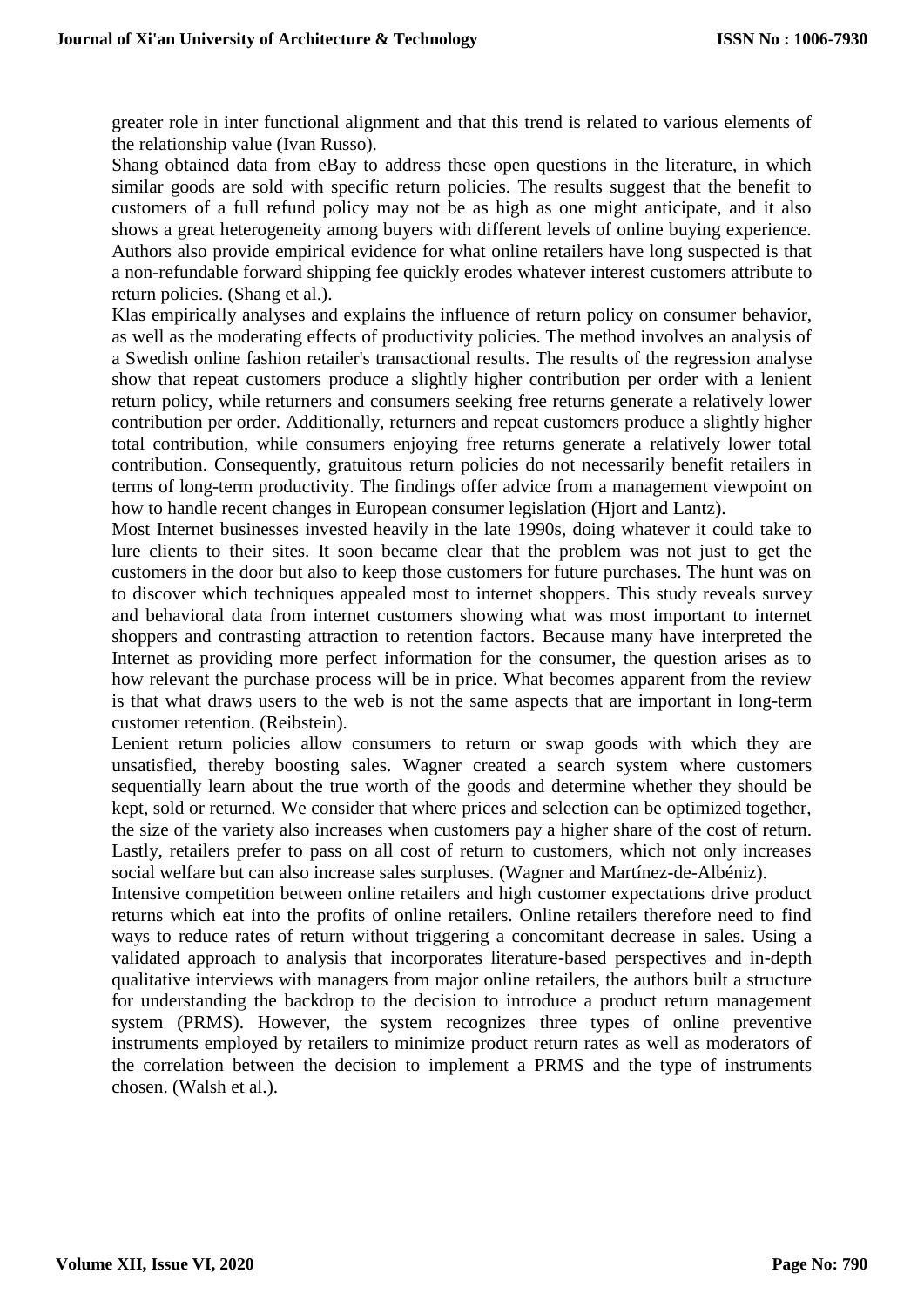## **Research Gap**

From the review it is clear that, return and exchanged goods adds to cost of the online retailers. Intense competition does not allow the online retailers to pass on this cost to the customers. Most of the literature is studied from supply side i.e. data from vendors. It is also necessary to study the data from customer side. This paper tries to fill this gap and studies customer buying and product return behavior.

Based on above literature, following hypotheses have been developed:

- 1) There is no association between type of vendor and the goods purchased or returned on Amazon.
- 2) There is no association between category of goods and the volume of goods returned on Amazon.
- 3) The average ticket size of each transaction of all categories on Amazon is not more than Rs.1000.
- 4) The average ticket size for clothing range is not more than Rs. 1000.

## **Objectives of the study:**

- 1) To study and analyse purchase orders of customers from Amazon.in.
- 2) To analyse product returns and exchanges of customer orders.
- 3) To study the relation between category of goods and returns made online
- 4) To study the average ticket size of product purchased on Amazon in clothing category
- 5) To study implication for vendors and Amazon due to product returns and exchanges.

## **Research Methodology**

The research is descriptive and exploratory in nature. The data collected is primary in nature. The data was collected from the buyers who buy regularly from Amazon. We studied 800 buy orders of those customers who buy from Amazon.in. Amazon.in is the Indian market place of the global aggregator. Convenience sampling was used to collect data from customers. Total 10 regular prime customers were selected. Data was collected from last 2 years 2018 and 2019. The data was then divided according to different product categories such as clothing, footwear etc. The data was analysed using advanced excel tools like pivot table. Statistical tools such as Chi-square test for association and one sample T test was used to test the hypothesis. SPSS was also used to test the hypotheses.

## **Data Analysis**

The data was collected from Amazon customers for the last two years. The customer was asked to share their buy orders from Amazon.in. The customers shared their orders data, which was then analysed using MS Excel. Table 1 shows the various categories of product ordered from Amazon. It can be seen that, out of 800 orders, Home and Kitchen is the highest with 113 orders, followed by clothing. Beauty products, health and personal care, and electronic products also form significant orders from Amazon.in.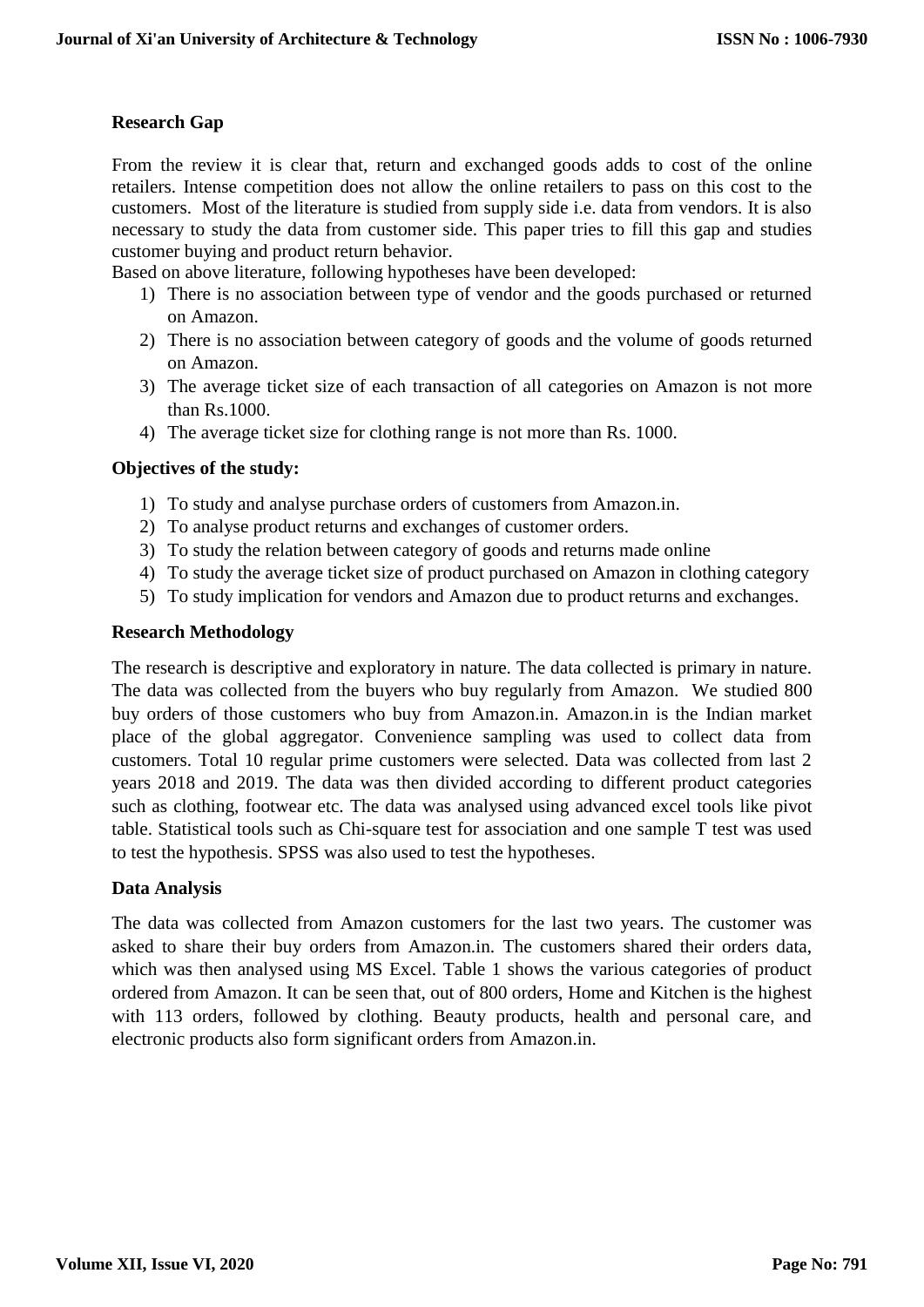| Category                  | <b>Count of</b><br><b>Purchased</b> | <b>Count of</b><br><b>Returned</b> | <b>Count of</b><br><b>Exchange</b> |
|---------------------------|-------------------------------------|------------------------------------|------------------------------------|
| Accessories               | 17                                  | $\overline{4}$                     | $\boldsymbol{0}$                   |
| Amazon pay balance        | 46                                  | $\overline{0}$                     | $\overline{0}$                     |
| Apps and games            | 3                                   | $\overline{0}$                     | $\overline{0}$                     |
| Baby                      | 3                                   | $\theta$                           | $\overline{0}$                     |
| <b>Beauty</b>             | 48                                  | 1                                  | $\theta$                           |
| <b>Books</b>              | 13                                  | $\overline{0}$                     | $\theta$                           |
| Car and Motorbike         | $\overline{4}$                      | $\overline{0}$                     | $\theta$                           |
| Clothing                  | 68                                  | 59                                 | $\overline{2}$                     |
| Computers and accessories | $\overline{4}$                      | $\overline{0}$                     | $\overline{0}$                     |
| Electronic                | 51                                  | 8                                  | $\theta$                           |
| Footwear                  | 40                                  | 16                                 | $\Omega$                           |
| Furniture                 | 1                                   | 1                                  | $\theta$                           |
| Grocery                   | 32                                  | $\overline{2}$                     | $\theta$                           |
| Handbags                  | 13                                  | 5                                  | $\overline{0}$                     |
| Health and Personal care  | 44                                  | 3                                  | $\overline{0}$                     |
| Home and Kitchen          | 113                                 | 9                                  | $\theta$                           |
| Jewelry                   | 28                                  | 10                                 | $\overline{0}$                     |
| Music                     | 1                                   | 1                                  | $\Omega$                           |
| <b>Office Products</b>    | $\overline{2}$                      | $\theta$                           | $\Omega$                           |
| Phone Bill and DTH        | 124                                 | $\overline{0}$                     | $\overline{0}$                     |
| Sports and fitness        | 1                                   | 1                                  | $\Omega$                           |
| Stationery                | 12                                  | 1                                  | $\theta$                           |
| Watches                   | 7                                   | $\overline{2}$                     | $\theta$                           |
| <b>Grand Total</b>        | 675                                 | 123                                | $\overline{2}$                     |

Table 2 shows products /services purchased through various vendors over a period of 2 years. Amazon wallet is the wallet to deposit money to buy products from Amazon. Bill payments and recharges are done directly on the website of Amazon. Purchased products are divided in two categories viz. Cloudtail and Non Cloudtail. Cloudtail is the subsidiary of Amazon itself. It can be seen that maximum products are Non-cloudtail vendors. But Cloudtail alone caters to 50% of the products purchased from Amazon.in. The table also shows the number of products returned and exchanged from Amazon. The number of products returned are more from Non-cloudtail vendors. Almost 30% of the products are returned from Non-cloudtail vendors in India. And 16% are returned from Cloudtail. The return percentage is very high. The number of products exchanged are very less.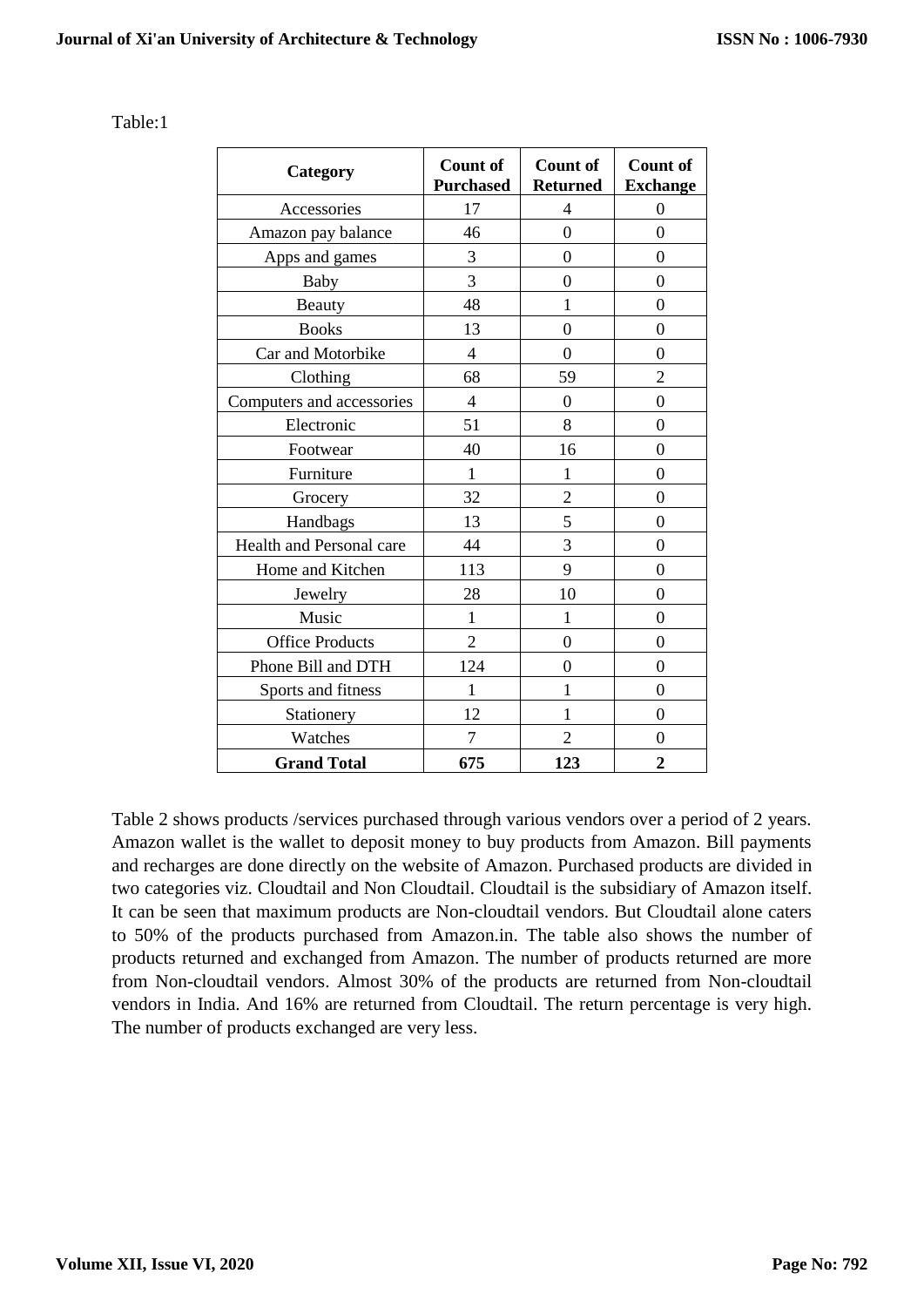|                        | Count of  | Count of | Count of |       |
|------------------------|-----------|----------|----------|-------|
| Row Labels             | Purchased | Returned | Exchange | Total |
| <b>Amazon Wallet</b>   | 46        |          |          | 46    |
| Recharge/Bill Payments | 124       |          |          | 124   |
| Cloudtail India        | 163       |          |          | 190   |
| Non-Cloudtail          | 342       | 96       |          | 440   |
| <b>Grand Total</b>     | 675       | 123      |          | 800   |

Table 2: Purchased Data from Amazon

Chi Square test was carried out to test the hypothesis. The observed and expected value table was developed from the data.

# **Hypotheses Testing:**

**Null Hypothesis 1:** There is no association between type of vendor and the goods purchased or returned on Amazon.

**Alternative Hypothesis 1:** There is association between type of vendor and the goods purchased or returned on Amazon.

The vendors have been divided into two categories – Cloudtail India Seller (owned by Amazon) and Non-Cloudtail India Seller. The count of purchased and returned products have been given below:

Table 3: Observed Frequency Table

|                    |           | of<br>Count |              |
|--------------------|-----------|-------------|--------------|
|                    | Count     | Returned    |              |
| <b>Row Labels</b>  | Purchased | exchanged   | <b>Total</b> |
| Cloudtail India    | 163       |             | 190          |
| Non-Cloudtail      | 342       | 98          | 440          |
| <b>Grand Total</b> | 505       | 125         | 630          |

Table 4: Expected Frequency Table

|                    |           | of<br>Count |              |
|--------------------|-----------|-------------|--------------|
|                    | Count     | Returned    |              |
| Row Labels         | Purchased | Exchanged   | <b>Total</b> |
| Cloudtail India    | 152       | 38          | 190          |
| Non-Cloudtail      | 353       | 87          | 440          |
| <b>Grand Total</b> | 505       | 125         | 630          |

Chi-Square test was carried out to check the association between the two factors.

Chi-square formula used was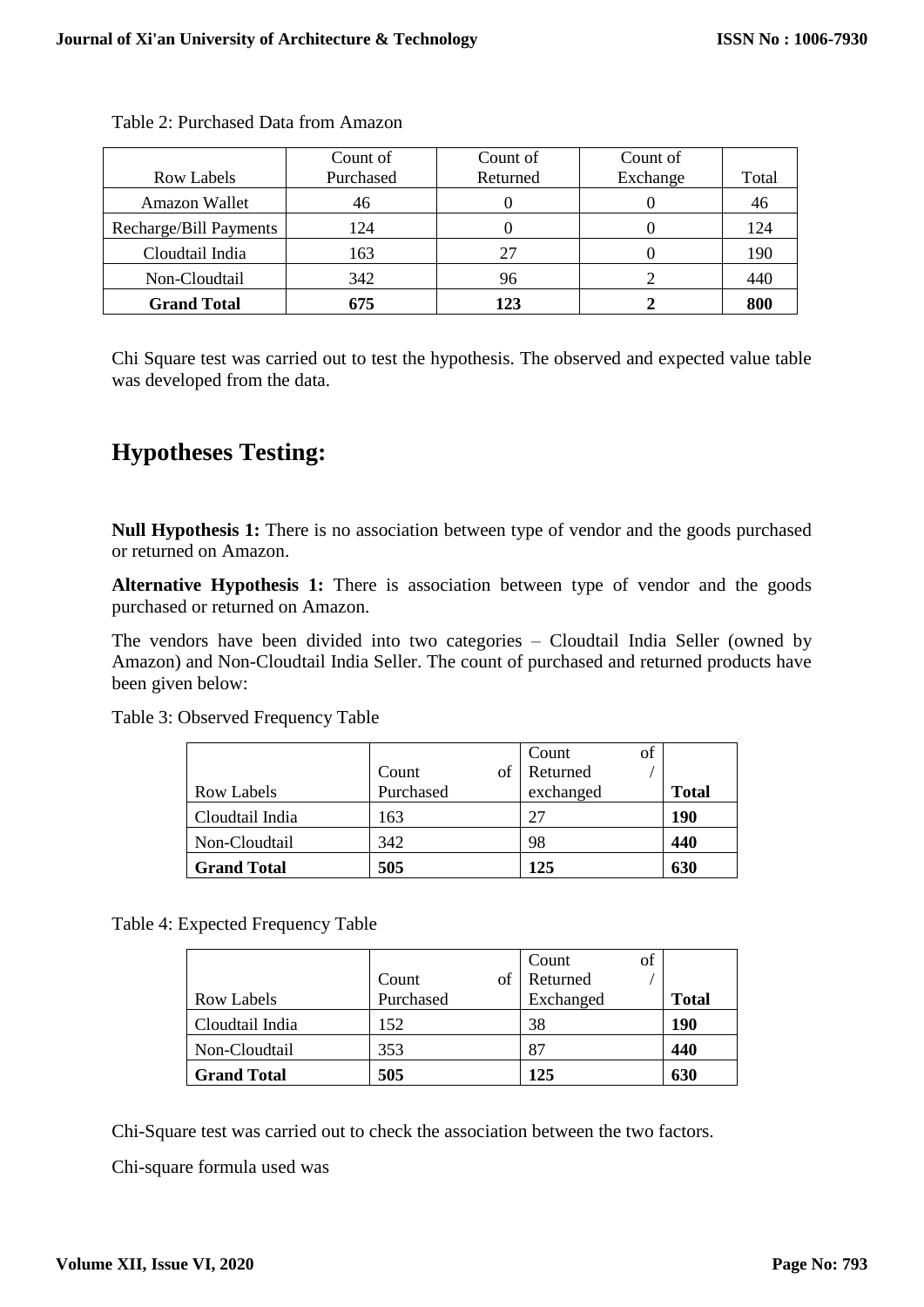$$
Chi-Square = \sum \frac{(O_i - E_i)^2}{E_i} = 5.71
$$

Degree of freedom =  $(row-1)*(column-1) = (2-1)*(2-1) = 1$ 

Level of significance  $= 5\%$ 

At 5% level of significance, tabulated value of Chi-Square is 3.841. Since the calculated value is greater than tabulated value the null hypothesis is rejected. The alternate hypothesis is accepted. There is association between the type of vendor and goods purchased or returned on Amazon. We can further study the details by comparing the observed and expected frequencies.

Table 5

| Observed frequency of goods purchased $  >  $ Expected frequency of goods purchased<br>from Cloudtail Vendor | from Cloudtail Vendor                                                                |
|--------------------------------------------------------------------------------------------------------------|--------------------------------------------------------------------------------------|
| 163                                                                                                          | 152                                                                                  |
| Observed frequency of Count of Returned /<br>exchanged from Non-Cloudtail Vendor                             | $>$ Expected frequency of Count of Returned /<br>exchanged from Non-Cloudtail Vendor |
| 98                                                                                                           | 87                                                                                   |

This shows that customers buy more from Amazon owned Cloudtail than other vendors on Amazon. Also the return percentage is high in case of non-cloudtail vendors

**Null Hypothesis 2:** There is no association between category of goods and the volume of goods purchased or returned on Amazon.

**Alternative Hypothesis 2:** There is association between category of goods and the volume of goods purchased or returned on Amazon.

The 5 categories having major number of purchases have been taken for this hypothesis. The count of purchased and returned products has been given below:

Table 6: Observed Frequency Table

| <b>Categories</b>                   | <b>Count of</b><br><b>Purchased</b> | <b>Count of</b><br><b>Returned/Exchanged</b><br>goods | <b>Total</b> |
|-------------------------------------|-------------------------------------|-------------------------------------------------------|--------------|
| Clothing                            | 68                                  | 61                                                    | 129          |
| Footwear                            | 40                                  | 16                                                    | 55           |
| Electronic                          | 51                                  | 8                                                     | 59           |
| Beauty, health and<br>personal care | 92                                  |                                                       | 97           |
| Home and Kitchen                    | 113                                 | Q                                                     | 122          |
| <b>Total</b>                        | 363                                 | 99                                                    | 462          |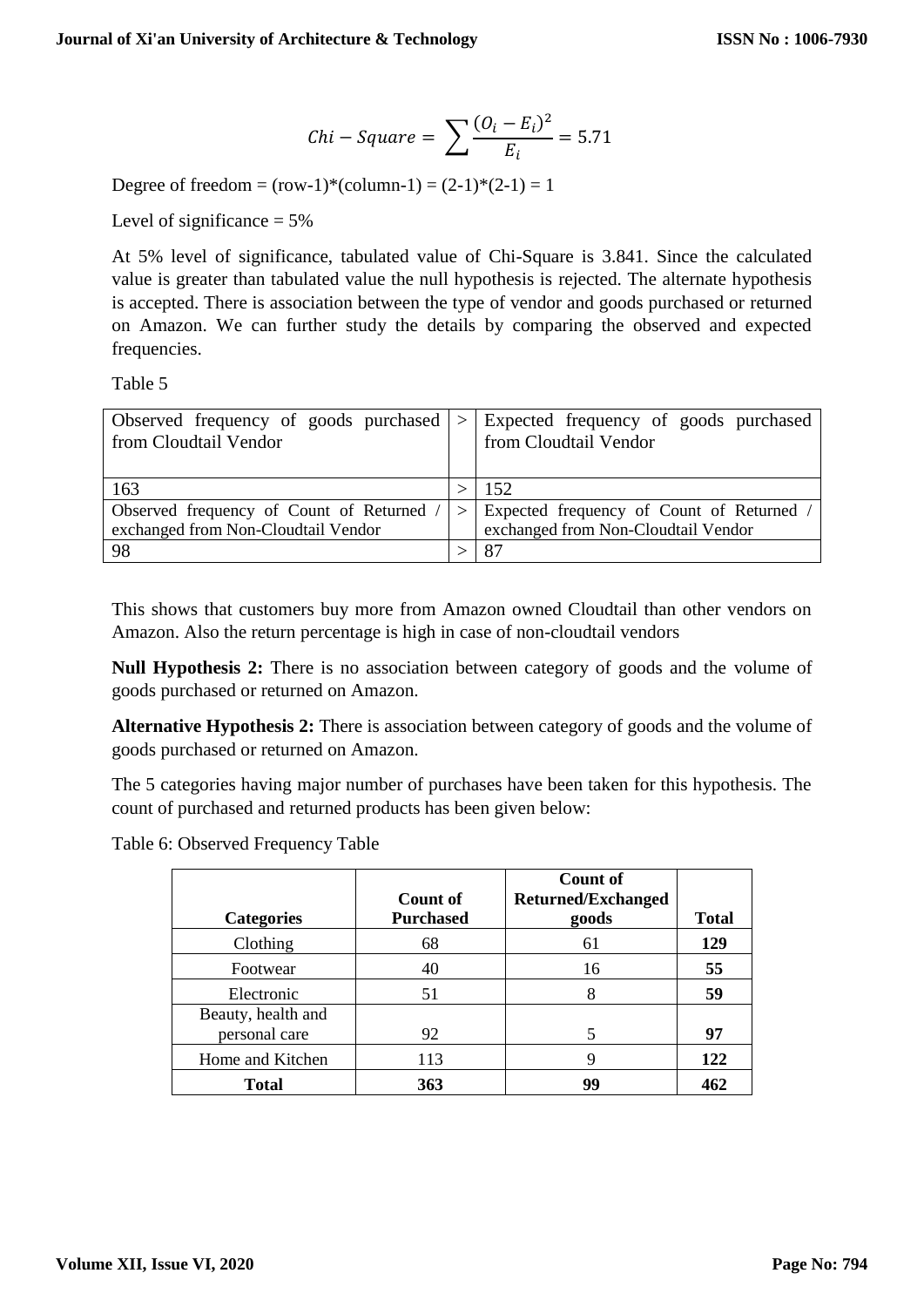|                             |                  | Count of                  |              |
|-----------------------------|------------------|---------------------------|--------------|
|                             | <b>Count of</b>  | <b>Returned/Exchanged</b> |              |
| <b>Categories</b>           | <b>Purchased</b> | goods                     | <b>Total</b> |
| Clothing                    | 101              | 28                        | 129          |
| Footwear                    | 43               | 12                        | 55           |
| Electronic                  | 46               | 13                        | 59           |
| Beauty, health and personal |                  |                           |              |
| care                        | 76               | 21                        | 97           |
| Home and Kitchen            | 96               | 26                        | 122          |
| Total                       | 363              | 99                        | 462          |

Table 7: Expected Frequency Table

Chi-Square test was carried out to check the association between the two factors.

Chi-square formula used was

$$
Chi-Square = \sum \frac{(O_i - E_i)^2}{E_i} = 84.9
$$

Degree of freedom =  $(row-1)*(column-1) = (5-1)*(2-1) = 4$ 

Level of significance  $= 5\%$ 

At 5% level of significance, tabulated value of Chi-Square is 9.48. Since the calculated value is greater than tabulated value the null hypothesis is rejected**.** The alternate hypothesis is accepted. There is association between category of goods and the count of goods purchased or returned on Amazon. We can further study the details by comparing the observed and expected frequencies.

Table 8:

| Observed frequency of Returned/Exchanged | $\geq$ | Expected frequency of Returned/Exchanged     |
|------------------------------------------|--------|----------------------------------------------|
| goods in Clothing category               |        | goods in Clothing category                   |
|                                          |        |                                              |
|                                          |        | 28                                           |
| Observed frequency of Returned/Exchanged |        | $>$ Expected frequency of Returned/Exchanged |
| goods in Footwear category               |        | goods in Footwear category                   |
| 16                                       |        |                                              |

This shows that Vendors will have more returns in Clothing and Footwear category as compared to other categories. Also, it can be seen that in case of clothing it is very high almost twice the expected returns. The highest products that were returned belong to clothing category. Out of 68 ordered, 59 were returned, which is 87% of orders. Also footwear is the second category of products that are returned by the consumers.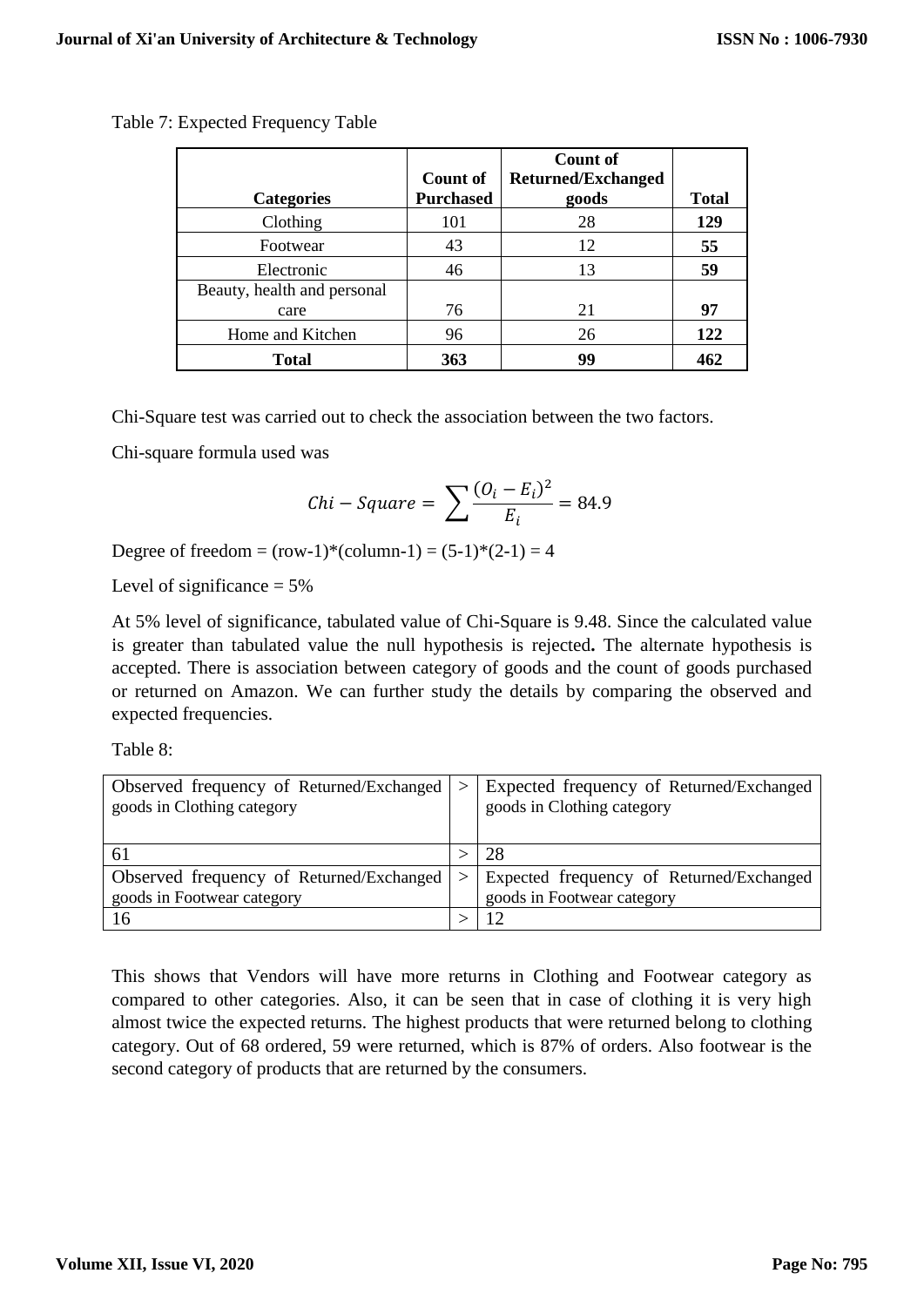**Null Hypothesis 3: Average ticket size of all sample transactions on Amazon.in is not more than Rs. 1000** (The population mean  $\leq$  Rs. 1000)

## **Alternate Hypothesis 3: Average ticket size of all sample transactions on Amazon.in more than Rs. 1000 (The population mean > Rs. 1000)**

The third hypothesis was tested using Excel and t-test tables. One sample T-test was performed to test the hypothesis. As the calculated t-value is less than table t-value, null hypothesis is accepted. The average ticket size is significantly less than Rs. 1000 per order.

Calculated t-value  $= -0.58$ 

Table t-value  $= 1.65$ 

 $d.f. = 628$ 

One tail t-test at 5% significance level

Calculated Value < Table value

Hypothesis is accepted

The average ticket size of the purchased goods on Amazon is less than Rs. 1000

**Null Hypothesis 4: Average ticket size of all sample transactions in clothing category is**  not more than Rs.  $1000$  (The population mean  $\leq$  Rs.  $1000$ )

## **Alternate Hypothesis 4: Average ticket size of all sample transactions in clothing category is more than Rs. 1000 (The population mean > Rs. 1000)**

The fourth hypothesis was tested using Excel and t-test tables. One sample T-test was performed to test the hypothesis. As the calculated t-value is less than table t-value, null hypothesis is accepted. The average ticket size of clothing category is significantly less than Rs.1000.

Calculated t-value  $=$  - 10.295

Table t-value  $= 1.65$ 

d.f.  $= 127$ 

One tail t-test at 5% significance level

Calculated Value < Table value

Hypothesis is accepted

The average ticket size of the purchased clothing on Amazon is less than Rs. 1000

## **Discussion**

As can be seen from the analysis, Cloudtail **(**Amazon partner**)**, cater to approx. 50% of purchased orders including services like Amazon wallet and various bill payments. Remaining orders are catered by non-cloud tail vendors. It means, there is strong presence of Cloudtail (Amazon partner) in vendor category also, in addition to being a platform for online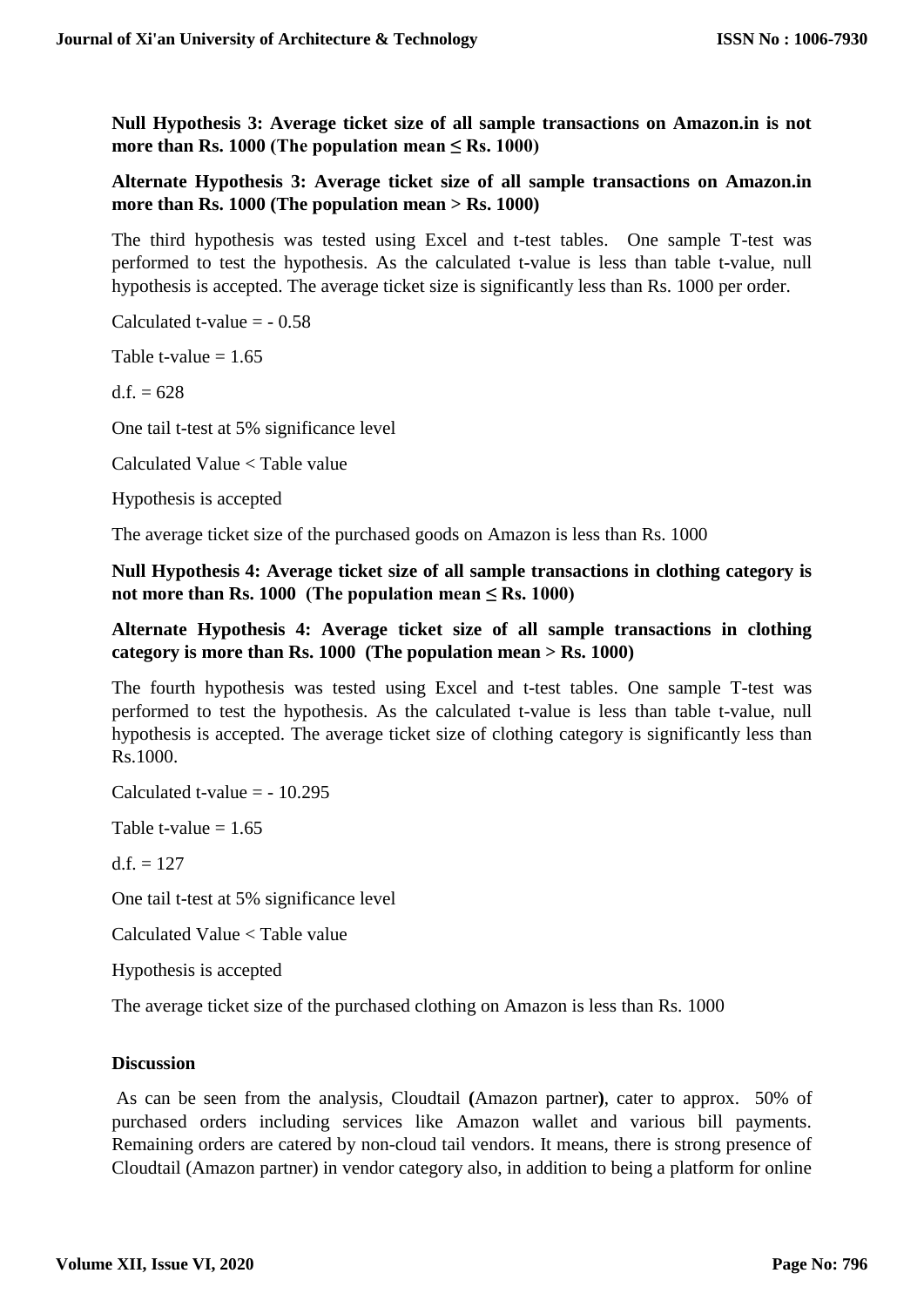shopping. The products returned are more in clothing and footwear category. It is important for vendors to study this critically because, return goods puts the burden on supply chain management and increases the cost of servicing for vendor. Vendors should keep track of such orders and connect with consumer to find out the reason for return of product. It will help them to reduce the cost of return. Also the vendor can calculate total return cost for one year and divide equally among future orders for the next year. So the burden on return products is reduced for the vendor. The cost distribution over future orders for cost recovery seems to be difficult with intense competition.

As a support from its side, Amazon can give access to such vendors to connect directly to the consumers. Amazon can also put ban on such customers; whose return rate is more than a threshold like 20-25%. Also the average ticket size for all categories is close to Rs.1000 per transaction. The average ticket size for clothing on Amazon is only approx. 500. Which is very less compared to other online stores. It means Amazon is not the preferred store for clothing. It is important for Amazon to develop a special online store or acquire an existing online retailer for clothing to compete in the Indian market. Indian consumer perceives amazon.in as a website to buy daily need products like electronic goods, cosmetics and hardware products. It is necessary for Amazon to change this perception as the clothing market in India is lucrative and happening in India. People prefer to buy low price items, jewellery, and household products from Amazon. The benefits of Amazon are that, the website is very fast, easy to search products and lot of variety is available to choose and also has a good user interface compared to other online retailers.

## **Conclusion**

The research studied the buy orders of customers from Amazon.in. The research analysed the purchased, returned and exchanged data of various products from Amazon.in website in India. It was found that clothing and footwear has the highest percentage of returned products. Out of 800, only 2 were exchanged by the customers. This research gives suggestions to vendors of Amazon and Amazon, to reduce the percentage of returned products. There is strong association between the vendor and the returned products. Also the ticket size of each category was studied. The ticket size of buy orders from Amazon is very small. Amazon has to improve its marketing efforts to improve ticket size per customer. The research will definitely help vendors to understand the behaviour of customers in terms of their buying habits while buying online.

## **Limitations and Future Research**

The research was done by studying and analysing purchase orders of customers. The orders were from two years only viz. 2018 and 2019. The research only studied the purchased, returned, and exchanged orders of customers during this period. The study is limited to only 800 orders collected from over 10 customers in India. More orders should have been considered for the analysis. Further research can be carried for each category separately. Because it will be helpful to the respective vendors. Also the product returns and exchanges can be studied for each category. Future research can also have been done in the area of financial implications of product returns and exchanges for vendors and Amazon.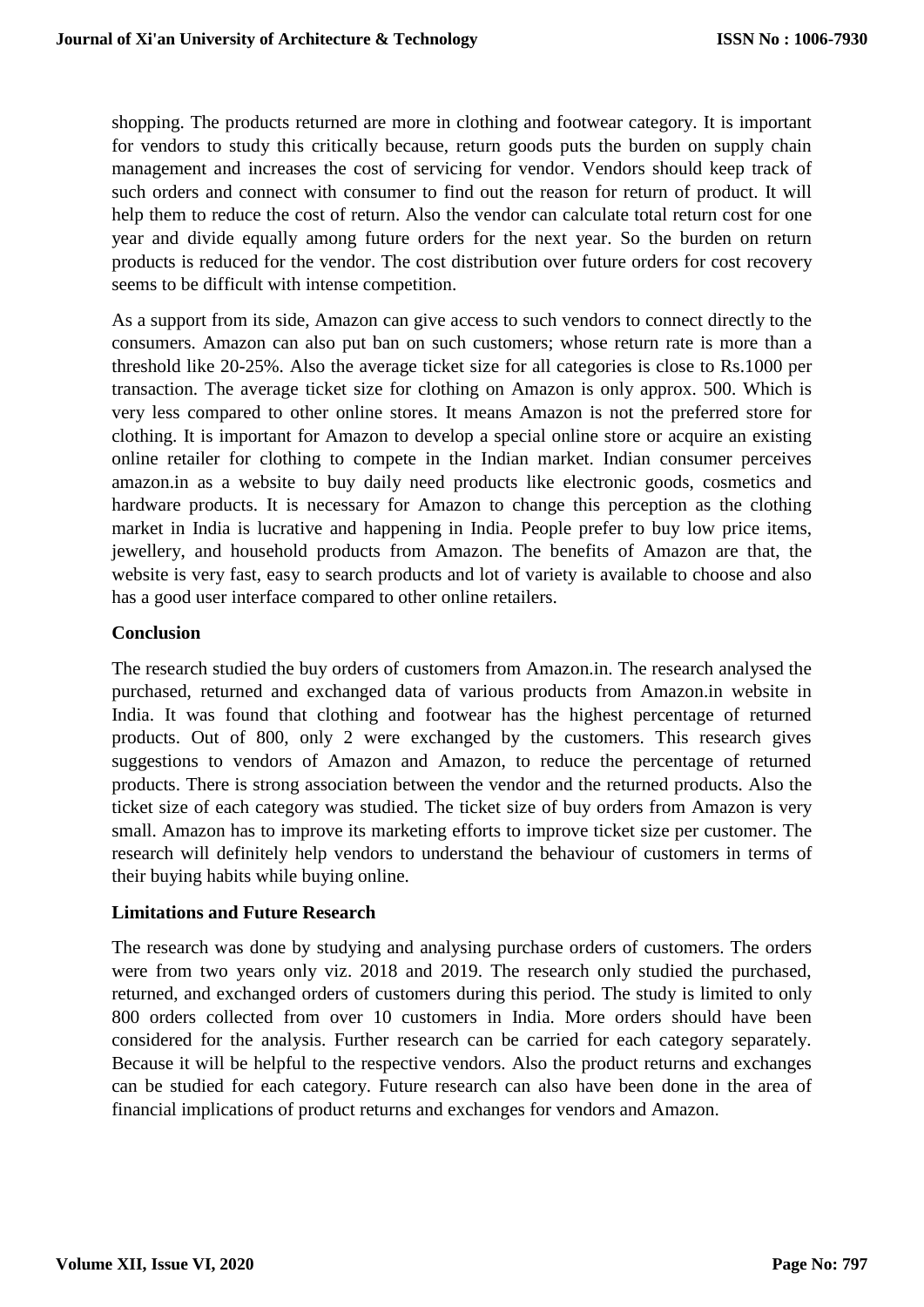## **References**

- Chiu, Chao Min, et al. "Determinants of Customer Repurchase Intention in Online Shopping." *Online Information Review*, vol. 33, no. 4, 2009, pp. 761–84, doi:10.1108/14684520910985710.
- Hjort, Klas, and Björn Lantz. "The Impact of Returns Policies on Profitability: A Fashion e-Commerce Case." *Journal of Business Research*, vol. 69, no. 11, Elsevier Inc., 2016, pp. 4980–85, doi:10.1016/j.jbusres.2016.04.064.
- Ivan Russo, Silvio Cardinal. "Product Returns and Customer Value: A Footware Industry Case." *Modelling Value. Contributions to Management Science. Physica-Verlag HD*, 2012, doi:10.1007/978-3-7908-2747-7\_5.
- Khare, Arpita, and Sapna Rakesh. "Antecedents of Online Shopping Behavior in India: An Examination." *Journal of Internet Commerce*, vol. 10, no. 4, 2011, pp. 227–44, doi:10.1080/15332861.2011.622691.
- Kim, Youn Kyung. "Consumer Value: An Application to Mall and Internet Shopping." *International Journal of Retail & Distribution Management*, vol. 30, no. 12, 2002, pp. 595–602, doi:10.1108/09590550210453075.
- Pei, Zhi, and Audhesh Paswan. *Consumers' Legitimate and Opportunistic Product Return Behaviors: An Extended Abstract*. no. 4, 2017, pp. 1405–08, doi:10.1007/978-3-319- 47331-4\_278.
- Petersen, J. Andrew, and V. Kumar. *Petersen&Kumar\_2009\_Are Product Returns a Necessary Evil; Antecedents and Consequences\_jm.Pdf*. no. May, 2009, pp. 35–51.
- Reibstein, David J. "What Attracts Customers to Online Stores, and What Keeps Them Coming Back?" *Journal of the Academy of Marketing Science*, vol. 30, no. 4, 2002, pp. 465–73, doi:10.1177/009207002236918.
- Reynolds, Jonathan. "ECommerce: A Critical Review." *International Journal of Retail & Distribution Management*, vol. 28, no. 10, 2000, pp. 417–44, doi:10.1108/09590550010349253.
- Shang, Guangzhi, et al. "How Much Do Online Consumers Really Value Free Product Returns? Evidence from EBay." *Journal of Operations Management*, vol. 53–56, 2017, pp. 45–62, doi:10.1016/j.jom.2017.07.001.
- Spiller, Peter, and Gerald L. Lohse. "A Classification of Internet Retail Stores." *International Journal of Electronic Commerce*, vol. 2, no. 2, 1997, pp. 29–56, doi:10.1080/10864415.1997.11518307.
- Statista. "Smartphone Penetration as Share of Mobile Phone Users in Indonesia 2014-2019." *Statista Research Department*, 2019, p. 1, https://www.statista.com/statistics/257046/smartphone-user-penetration-in-indonesia/.
- Szymanski, David M., and Richard T. Hise. "E-Satisfaction: An Initial Examination." *Journal of Retailing*, vol. 76, no. 3, 2000, pp. 309–22, doi:10.1016/S0022- 4359(00)00035-X.
- Verhagen, Tibert, and Willemijn Van Dolen. "The Influence of Online Store Beliefs on Consumer Online Impulse Buying: A Model and Empirical Application." *Information and Management*, vol. 48, no. 8, Elsevier B.V., 2011, pp. 320–27,